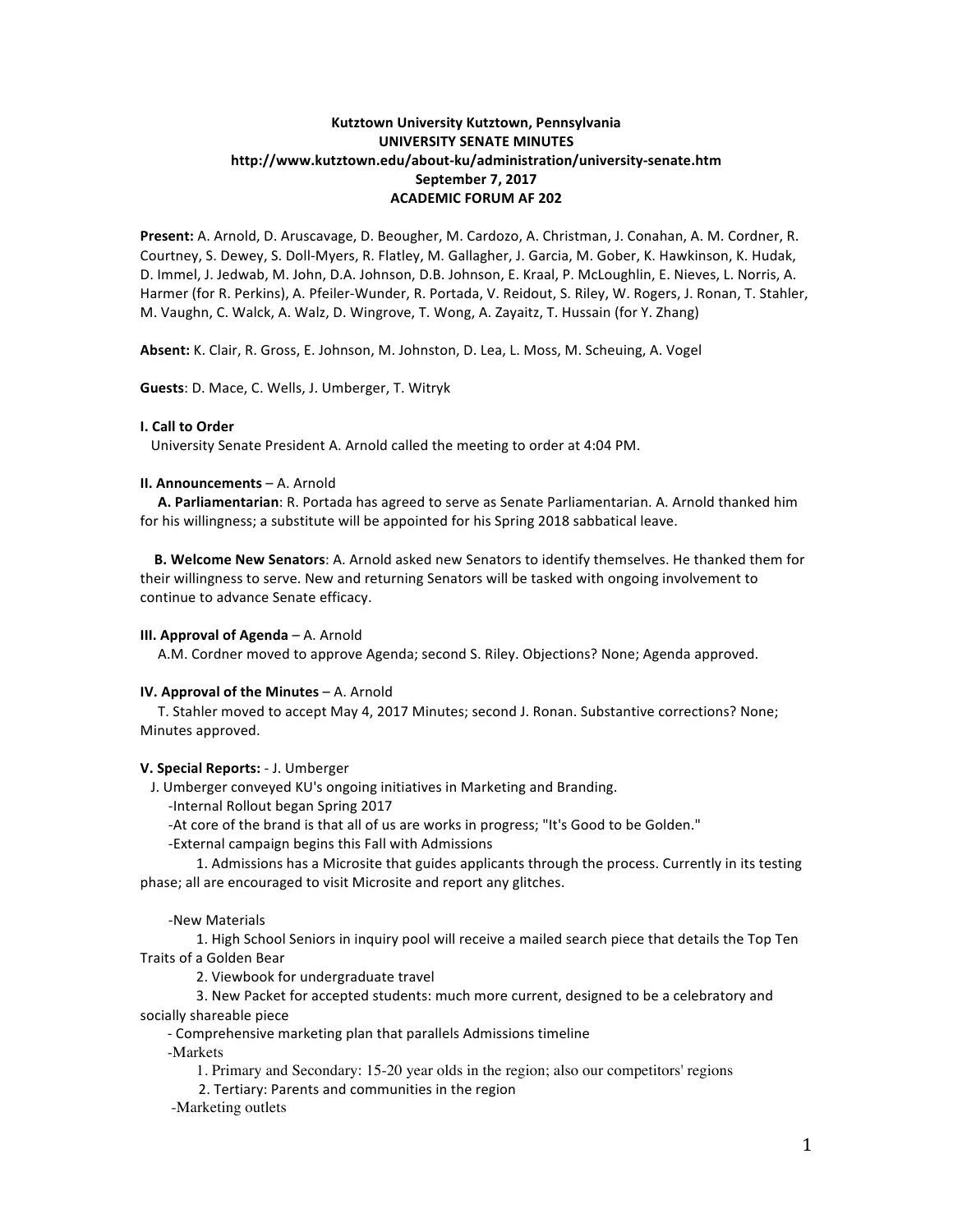1. emphasize presence where audiences spend most of their time: web, social media outlets; and streaming services.

2. Traditional advertising like billboards and newspaper advertising will be utilized much less due to lesser return on investment and inability to track.

J. Umberger then played the new short video that will be used: https://m.youtube.com/watch?v=JKpDYAbP\_CM&feature=youtu.be

## Discussion:

L. Norris: We're focusing on traditional college age; current literature shows fastest growing group for college is older. Is a marketing campaign being developed for them?

K. Hawkinson: Not the right time as delivery methods such as fully online programs aren't yet in place. In development.

D.B. Johnson: What about updating department websites to align with this Brand?

J. Umberger: Glad to work with departments on this; overhaul of KU's entire web site is in development.

T. Wong: Some platforms KU uses don't work in other countries like China, or even for those who have lived in the US for a long time but have not migrated to platforms typically used here.

J. Umberger: International Admissions is using this Brand in their advertising and initiatives. Our international students often assist with platforms that we do not have ready access to here.

A. Arnold: asked for return to "Our Message" - "we are all works in progress." This is a powerful message; asked Senators to share this with their constituents. Will this statement be accessible?

J. Umberger: Yes. Notices will be posted in the Brief. Here it is: "At Kutztown, we're all works in progress. Whether you know exactly what you want to do, or you're still deciding, this is your time to explore. To try, to fail, and to go places you never thought possible. And you'll never do it alone. We believe in having each other's backs. That creating a strong community empowers individual freedom. And that with the right support, resources, and challenges, you'll grow, not into someone new, but into yourself. Because at your best, there's no limit to what you can do. **It's good to be golden."**

A. M. Cordner: Can this presentation be placed on the Senate page?

J. Umberger: No, would provide too much information to competitors.

A. Arnold: Thanked J. Umberger for her report.

#### **VI. Unfinished Business - A. Arnold**

 None.

**VII. New Business - A. Arnold** 

 None.

#### **VIII. President, Committee Task Force Reports**

## **A. Senate President's Report** – A. Arnold

1. A. Arnold thanked former University Senate Presidents D.B. Johnson and J. Schlegel for this body's growing role in addressing academic and other matters efficiently and effectively. Over these years, Senate has developed a better ability to handle difficult matters; we can build on that.

2. the new marketing mission stresses "we are all works in progress" - this is critical. In order to progress, students, faculty, and administrators all need to go the extra mile. Senate, itself a work in progress, will consider policies that support this mission.

3. To that end, Senators will have more work to do. It is important to relay significant matters to Constituents. Also, Senators should access materials for upcoming meetings and communicate quickly with Constituents to get their input for productive and timely progress in monthly Senate meetings. A D2L discussion board has also been established to encourage ongoing dialog and work between meetings.

4. General Education Redesign: Senate will need to do a lot of work; consider much information between now and November, when we are likely to vote to endorse. This is the most important academic matter right now. Let A. Arnold know if you are interested in attending interim meetings on this subject.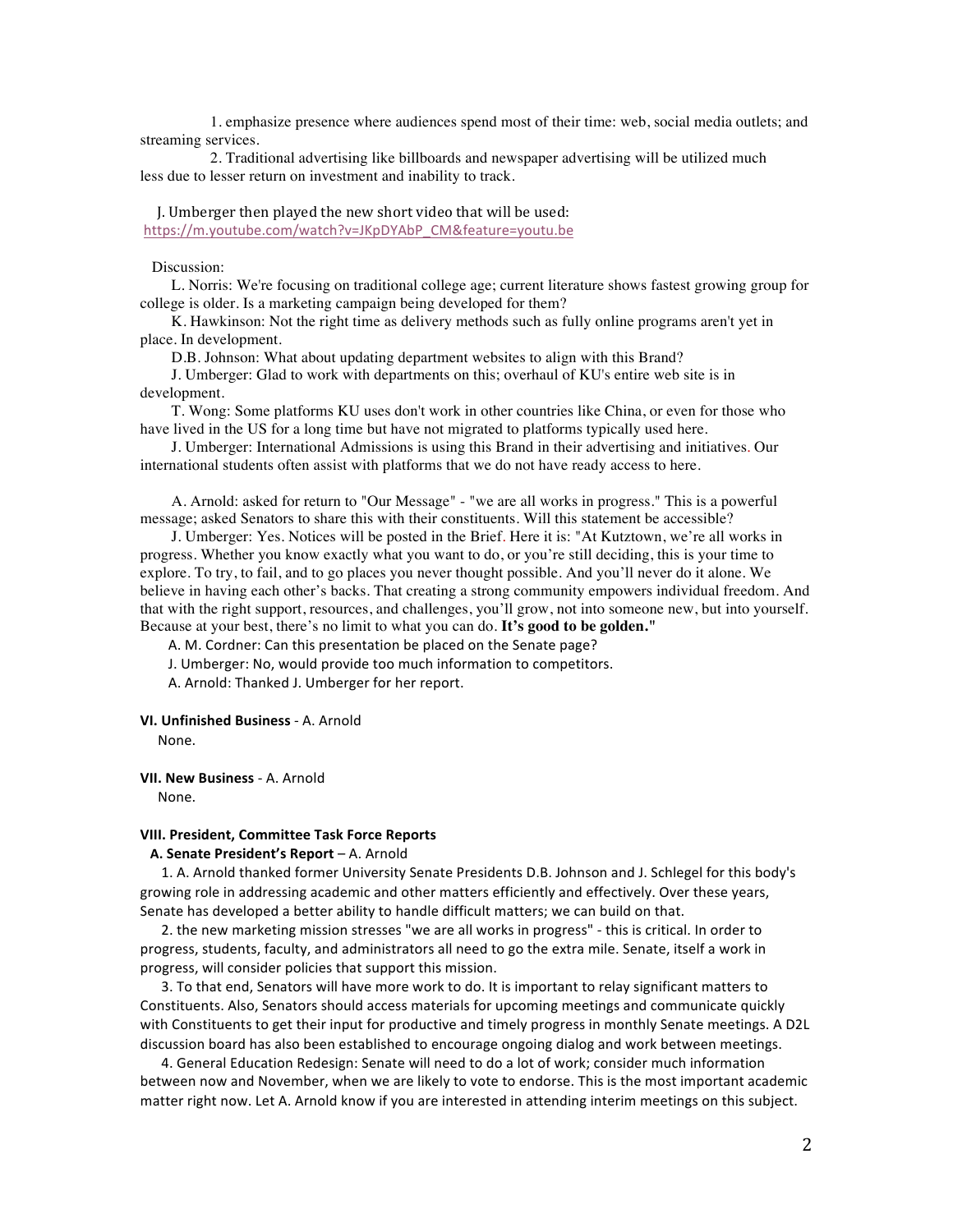#### **B.** Senate Vice President's Report – J. Ronan

1. Senate Executive Board Elections: We will need to elect a new Vice President; Secretary position is annually elected. Per Senate Constitution, President will appoint a Nomination Committee.

2. Senate VP is also Chair of Committee on Committees (CoC). CoC has been working to complete all new/revised bylaws using a standard template by end of J. Ronan's term. They are also working to stagger committee memberships to pair experienced with new members.

3. J. Ronan encouraged Senators to consider running for the VP/CoC Chair position; it is a great way to understand how the university works and to work with colleagues across the University.

4. Fall Willingness to Serve: This year there are only five openings due to retirements and similar factors. No need to run a Fall Willingness; the major one is always in the Spring. CoC will use the Spring 2017 Willingness to Serve to appoint these vacant positions.

## **C.** General Education Liaison – L. Norris

1. At its August Retreat, Gen Ed Redesign Committee finalized:

a. 8 Student Learning Outcomes (SLOs) and matched two to each Gen Ed category

b. Finalized draft of proposed Gen Ed program

c. Approved draft of First Year Seminar

d. Matched existing Gen Ed courses to specific categories in the proposed program. These were distributed to department Chairs and await their responses.

e. Approved the process for making course proposals to the new program.

2. A more complete report will be posted here:

https://www.kutztown.edu/about-ku/administration/university-senate/ad-hoc-task-forces-and-links.htm 3. Senators will also receive copies of these documents. Senators should share them with

Constituents and solicit their input for productive discussion at the October Senate meeting.

## **D.** University President's Report – K. Hawkinson

1. New Faculty and Staff Convocation: focused on celebrations: awards, progress on Presidential Initiatives, and the rollout of the new KU marketing campaign.

2. Good news:

a. KU included in Best of Northeast in Princeton rankings; more positives on that soon.

b. 2017 alum J. Morgan drafted by Chicago Bears.

c. National Publicity: KU in American Airlines magazine in Lehigh Valley article with two million potential readers; Wall Street Journal article on retention featured KU's Warren Hilton.

3. Council of Trustees meeting today: accomplishments were highlighted, including agreements with Community Colleges. Senators are encouraged to attend these open meetings.

4. Student Attendance Compliance Policy: All faculty need verify attendance to ensure that students receive their Federal funding and KU doesn't incur another penalty for failure to comply. In 20015, KU penalized \$400,000 for inability to comply.

D.B. Johnson: noted Personnel changes over Summer 2017 and asked for a comprehensive list of updates for these positions.

K. Hawkinson: listed administrative personnel changes. He noted that the Foundation is in transition with T. Thompson's resignation. Currently there are co-executive Directors while a national search is conducted for a new Director.

A. Arnold: noted an organizational chart of the Administration can be shared with Senators.

#### **F. Student Government Board (SGB) Report:** – M. Gallagher

1. SGB elections: 30 ran for one seat for new/transfer students; 10% of students voted, a good turnout

2. SGB has its annual retreat this weekend to set the agenda for the year.

3. SGB secured the honor of hosting the PASSHE SGB leadership weekend this October.

4. SGB is promoting the pilot program expanding shuttle hours into the evening. It is already being used;